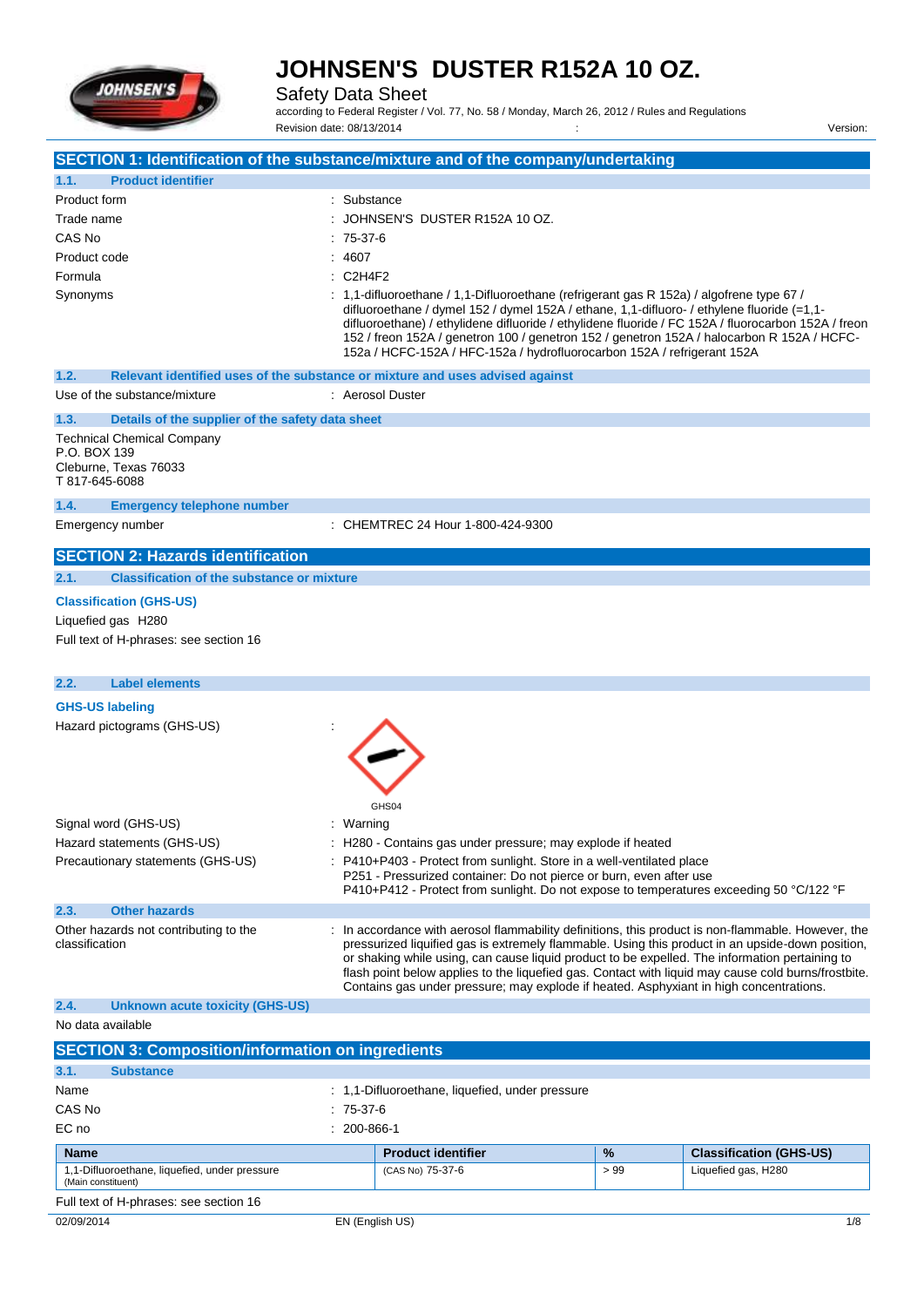## Safety Data Sheet

according to Federal Register / Vol. 77, No. 58 / Monday, March 26, 2012 / Rules and Regulations

**3.2. Mixture** Not applicable **SECTION 4: First aid measures 4.1. Description of first aid measures** First-aid measures general **interpretatal constructs**: Check the vital functions. Unconscious: maintain adequate airway and respiration. Respiratory arrest: artificial respiration or oxygen. Cardiac arrest: perform resuscitation. Victim conscious with laboured breathing: half-seated. Victim in shock: on his back with legs slightly raised. Vomiting: prevent asphyxia/aspiration pneumonia. Prevent cooling by covering the victim (no warming up). Keep watching the victim. Give psychological aid. Keep the victim calm, avoid physical strain. Depending on the victim's condition: doctor/hospital. Never give alcohol to drink. First-aid measures after inhalation : Remove the victim into fresh air. Respiratory problems: consult a doctor/medical service. First-aid measures after skin contact : Rinse with water. In case of frostbites: Wash immediately with lots of water (15 minutes)/shower. Remove clothing while washing. Do not remove clothing if it sticks to the skin. Cover wounds with sterile bandage. Consult a doctor/medical service. If burned surface > 10%: take victim to hospital. First-aid measures after eye contact : Rinse with water. Do not apply neutralizing agents. Take victim to an ophthalmologist if irritation persists. First-aid measures after ingestion : Not applicable. **4.2. Most important symptoms and effects, both acute and delayed** Symptoms/injuries **intervalse and the Contains refrigerated gas**; may cause cryogenic burns or injury. Not expected to present a significant hazard under anticipated conditions of normal use. Symptoms/injuries after inhalation : EXPOSURE TO HIGH CONCENTRATIONS: Dizziness. Slight irritation. Headache. Nausea. Vomiting. Coordination disorders. Disturbances of consciousness. Disturbances of heart rate. Symptoms/injuries after skin contact : Frostbites Symptoms/injuries after eye contact : No data available. Symptoms/injuries after ingestion : Not applicable. Chronic symptoms  $\qquad \qquad$ : No effects known. **4.3. Indication of any immediate medical attention and special treatment needed** No additional information available **SECTION 5: Firefighting measures 5.1. Extinguishing media** Suitable extinguishing media : Water spray. BC powder. Carbon dioxide. Unsuitable extinguishing media : No unsuitable extinguishing media known. **5.2. Special hazards arising from the substance or mixture** Fire hazard **in the state of the START STARGET FIRE HAZARD.** Extremely flammable. Gas/vapour flammable with air within explosion limits. INDIRECT FIRE HAZARD. May build up electrostatic charges: risk of ignition. May be ignited by sparks. Gas/vapour spreads at floor level: ignition hazard. Explosion hazard **interpretatal intervalse in ACCT EXPLOSION HAZARD**. Gas/vapour explosive with air within explosion limits. INDIRECT EXPLOSION HAZARD. Heat may cause pressure rise in tanks/drums: explosion risk. may be ignited by sparks. Reactivity **interprettive and the Constant Conducts**: On heating/burning: release of toxic and corrosive gases/vapours e.g.: hydrofluoric acid, carbonylfluoride. Reacts violently with (strong) oxidizers. **5.3. Advice for firefighters** Firefighting instructions : If no hazard for/from the surroundings: controlled burning. If hazardous substances are nearby: consider extinguishment. Extinguish only if gas supply/leak can be shut afterwards. Cool tanks/drums with water spray/remove them into safety. Physical explosion risk: extinguish/cool from behind cover. Do not move the load if exposed to heat. After cooling: persistant risk of physical explosion. Dilute toxic gases with water spray. Protection during firefighting : Heat/fire exposure: compressed air/oxygen apparatus. Other information **in the contract of the CO** in the NFPA Aerosol Level 1. **SECTION 6: Accidental release measures 6.1. Personal precautions, protective equipment and emergency procedures** General measures **interpretatal measures** : Remove ignition sources. Use special care to avoid static electric charges. Eliminate every possible source of ignition. No naked lights. No smoking. **6.1.1. For non-emergency personnel** Protective equipment **insulating gloves.** Protective goggles. Protective clothing. Large spills/in enclosed spaces: compressed air apparatus. See "Material-Handling" to select protective clothing.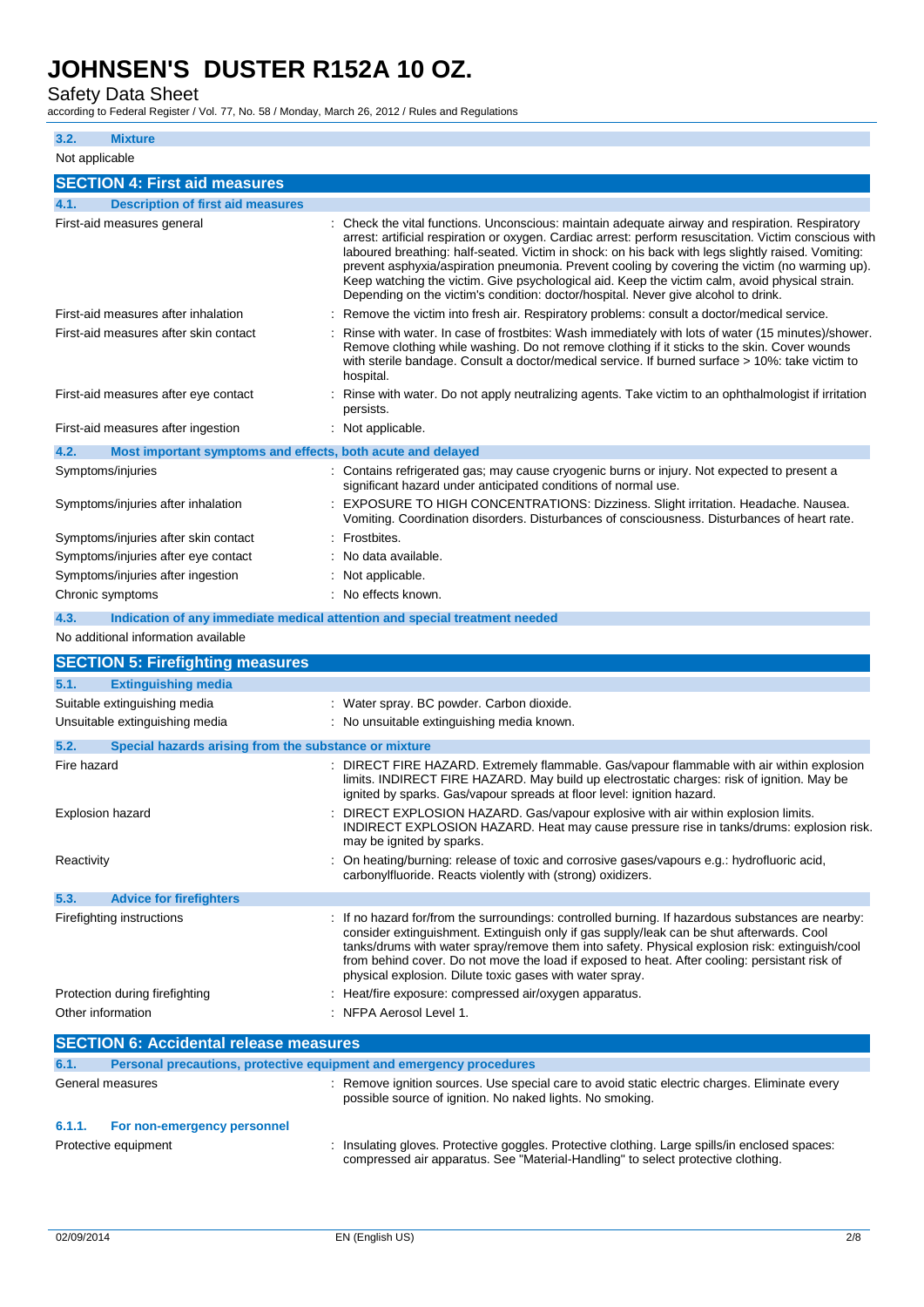Safety Data Sheet

according to Federal Register / Vol. 77, No. 58 / Monday, March 26, 2012 / Rules and Regulations

|        | Emergency procedures                                      | : Keep upwind. Mark the danger area. Consider evacuation. Seal off low-lying areas. Close doors<br>and windows of adjacent premises. Stop engines and no smoking. No naked flames or sparks.<br>Spark- and explosionproof appliances and lighting equipment. Avoid ingress of water in the<br>containers. Wash contaminated clothes.                                                                                                                                                                                                                  |
|--------|-----------------------------------------------------------|-------------------------------------------------------------------------------------------------------------------------------------------------------------------------------------------------------------------------------------------------------------------------------------------------------------------------------------------------------------------------------------------------------------------------------------------------------------------------------------------------------------------------------------------------------|
| 6.1.2. | For emergency responders                                  |                                                                                                                                                                                                                                                                                                                                                                                                                                                                                                                                                       |
|        | Protective equipment                                      | Equip cleanup crew with proper protection.                                                                                                                                                                                                                                                                                                                                                                                                                                                                                                            |
|        | Emergency procedures                                      | : Ventilate area.                                                                                                                                                                                                                                                                                                                                                                                                                                                                                                                                     |
| 6.2.   | <b>Environmental precautions</b>                          |                                                                                                                                                                                                                                                                                                                                                                                                                                                                                                                                                       |
|        | Prevent spreading in sewers.                              |                                                                                                                                                                                                                                                                                                                                                                                                                                                                                                                                                       |
| 6.3.   | Methods and material for containment and cleaning up      |                                                                                                                                                                                                                                                                                                                                                                                                                                                                                                                                                       |
|        | For containment                                           | : Contain released substance, pump into suitable containers. Consult "Material-handling" to select<br>material of containers. Plug the leak, cut off the supply. Dam up the liquid spill. Tip the container<br>on one side to stop the leakage. Try to reduce evaporation. Measure the concentration of the<br>explosive gas-air mixture. Dilute/disperse combustible gas/vapour with water curtain. Provide<br>equipment/receptacles with earthing. Do not spray water on unheated tank walls. Do not use<br>compressed air for pumping over spills. |
|        | Methods for cleaning up                                   | Damaged/cooled tanks must be emptied. Do not use compressed air for pumping over spills.<br>See "Material-handling" for suitable container materials. Take collected spill to<br>manufacturer/competent authority. Wash clothing and equipment after handling.                                                                                                                                                                                                                                                                                        |
| 6.4.   | <b>Reference to other sections</b>                        |                                                                                                                                                                                                                                                                                                                                                                                                                                                                                                                                                       |
|        | See Heading 8. Exposure controls and personal protection. |                                                                                                                                                                                                                                                                                                                                                                                                                                                                                                                                                       |
|        | <b>SECTION 7: Handling and storage</b>                    |                                                                                                                                                                                                                                                                                                                                                                                                                                                                                                                                                       |
| 7.1.   | <b>Precautions for safe handling</b>                      |                                                                                                                                                                                                                                                                                                                                                                                                                                                                                                                                                       |

| Additional hazards when processed                                    | : Pressurized container: Do not pierce or burn, even after use.                                                                                                                                                                                                                                                                                                                                                                                                                                                                                                                          |
|----------------------------------------------------------------------|------------------------------------------------------------------------------------------------------------------------------------------------------------------------------------------------------------------------------------------------------------------------------------------------------------------------------------------------------------------------------------------------------------------------------------------------------------------------------------------------------------------------------------------------------------------------------------------|
| Precautions for safe handling                                        | : Comply with the legal requirements. Clean contaminated clothing. Handle uncleaned empty<br>containers as full ones. Thoroughly clean/dry the installation before use. Do not use compressed<br>air for pumping over. Use spark-/explosionproof appliances and lighting system. Take<br>precautions against electrostatic charges. Keep away from naked flames/heat. Keep away from<br>ignition sources/sparks. Observe normal hygiene standards. Measure the concentration in the air<br>regularly. Measure the oxygen concentration in the air. Work under local exhaust/ventilation. |
| Hygiene measures                                                     | : Do not eat, drink or smoke when using this product. Wash hands and other exposed areas with<br>mild soap and water before eating, drinking or smoking and when leaving work.                                                                                                                                                                                                                                                                                                                                                                                                           |
| Conditions for safe storage, including any incompatibilities<br>7.2. |                                                                                                                                                                                                                                                                                                                                                                                                                                                                                                                                                                                          |
| Technical measures                                                   | : Proper grounding procedures to avoid static electricity should be followed.                                                                                                                                                                                                                                                                                                                                                                                                                                                                                                            |
| Storage conditions                                                   | : Keep only in the original container in a cool, well ventilated place away from : Keep container<br>closed when not in use. Keep in fireproof place. Do not expose to temperatures exceeding 50 °C/<br>122 °F.                                                                                                                                                                                                                                                                                                                                                                          |
| Incompatible products                                                | : Strong bases. Strong acids.                                                                                                                                                                                                                                                                                                                                                                                                                                                                                                                                                            |
| Incompatible materials                                               | : Sources of ignition. Direct sunlight. Heat sources.                                                                                                                                                                                                                                                                                                                                                                                                                                                                                                                                    |
| Storage temperature                                                  | : $< 50 °C$                                                                                                                                                                                                                                                                                                                                                                                                                                                                                                                                                                              |
| Heat-ignition                                                        | : KEEP SUBSTANCE AWAY FROM: heat sources. ignition sources.                                                                                                                                                                                                                                                                                                                                                                                                                                                                                                                              |
| Prohibitions on mixed storage                                        | : KEEP SUBSTANCE AWAY FROM: oxidizing agents.                                                                                                                                                                                                                                                                                                                                                                                                                                                                                                                                            |
| Storage area                                                         | : Ventilation at floor level. Fireproof storeroom. Provide for an automatic sprinkler system. Provide<br>for a tub to collect spills. Provide the tank with earthing. Keep out of direct sunlight. Meet the<br>legal requirements.                                                                                                                                                                                                                                                                                                                                                       |
| Special rules on packaging                                           | : SPECIAL REQUIREMENTS: with pressure relief valve. clean. correctly labelled. meet the legal<br>requirements.                                                                                                                                                                                                                                                                                                                                                                                                                                                                           |
| Packaging materials                                                  | : SUITABLE MATERIAL: steel. stainless steel. monel steel. lead. aluminium. copper. tin.                                                                                                                                                                                                                                                                                                                                                                                                                                                                                                  |
| Specific end use(s)<br>7.3.                                          |                                                                                                                                                                                                                                                                                                                                                                                                                                                                                                                                                                                          |
|                                                                      |                                                                                                                                                                                                                                                                                                                                                                                                                                                                                                                                                                                          |

Follow Label Directions.

|      | <b>SECTION 8: Exposure controls/personal protection</b> |
|------|---------------------------------------------------------|
| 8.1. | <b>Control parameters</b>                               |
|      |                                                         |
| 8.2. | <b>Exposure controls</b>                                |
|      | .<br>.                                                  |

- Appropriate engineering controls : Local exhaust venilation, vent hoods.
- Personal protective equipment : Avoid all unnecessary exposure. Gloves. Safety glasses.

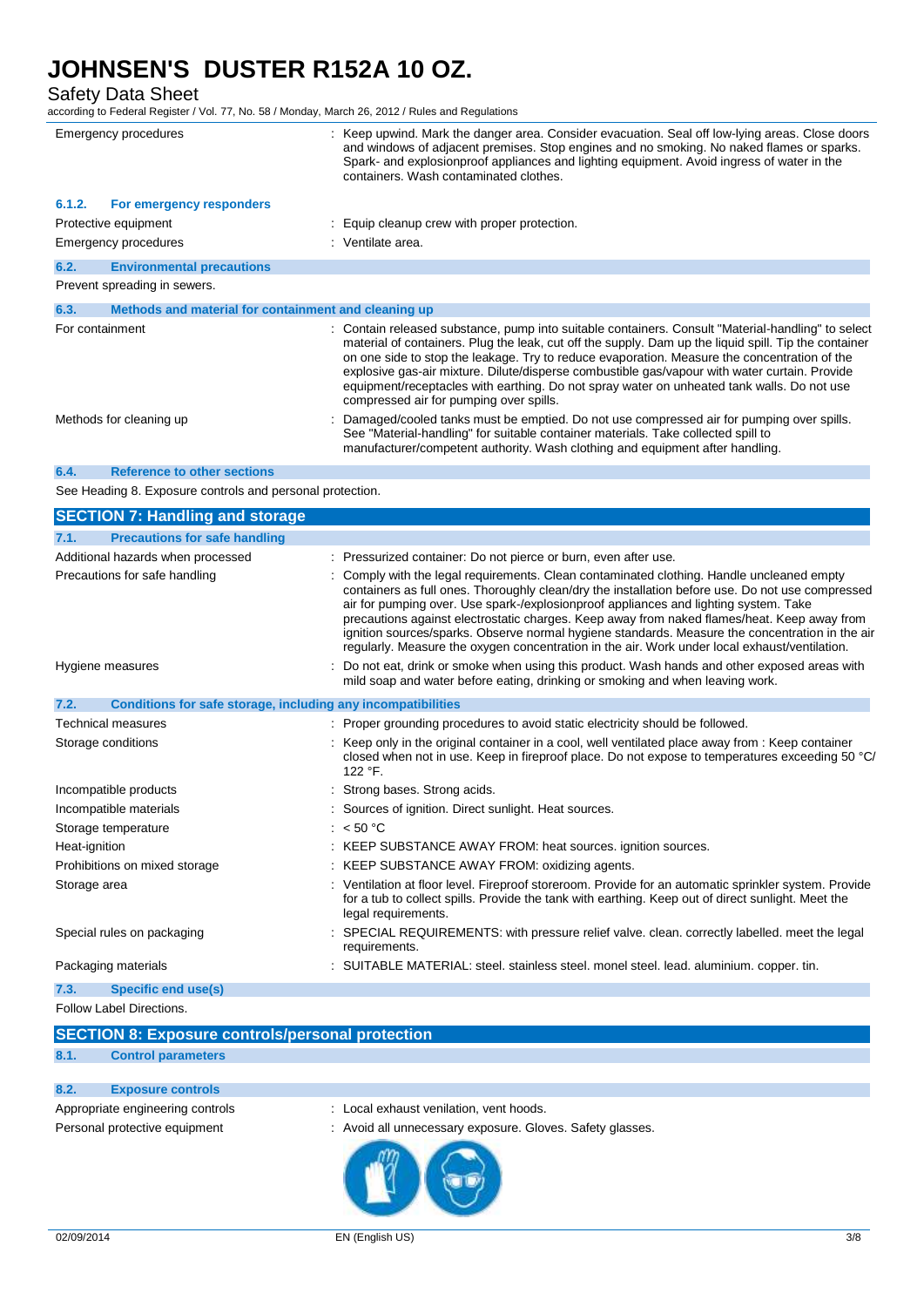## Safety Data Sheet

according to Federal Register / Vol. 77, No. 58 / Monday, March 26, 2012 / Rules and Regulations

| Materials for protective clothing | : GIVE GOOD RESISTANCE: butyl rubber. leather. neoprene. polyethylene. PVC.                                                                                                                                                                                                     |
|-----------------------------------|---------------------------------------------------------------------------------------------------------------------------------------------------------------------------------------------------------------------------------------------------------------------------------|
| Hand protection                   | Insulated gloves.                                                                                                                                                                                                                                                               |
| Eye protection                    | : Safety glasses.                                                                                                                                                                                                                                                               |
| Skin and body protection          | Protective clothing.                                                                                                                                                                                                                                                            |
| Respiratory protection            | High vapour/gas concentration: self-contained respirator. Maintain oxygen levels above 19.5% in<br>the workplace. Use supplied air respiratory protection if oxygen levels are below 19.5% or during<br>emergency response to a release of this product. Wear appropriate mask. |
| Other information                 | Do not eat, drink or smoke during use.                                                                                                                                                                                                                                          |

| <b>SECTION 9: Physical and chemical properties</b>            |                                                                                     |
|---------------------------------------------------------------|-------------------------------------------------------------------------------------|
| 9.1.<br>Information on basic physical and chemical properties |                                                                                     |
| Physical state                                                | Gas                                                                                 |
| Appearance                                                    | Liquefied gas.                                                                      |
| Molecular mass                                                | 66.05 g/mol                                                                         |
| Color                                                         | Colourless.                                                                         |
| Odor                                                          | Mild odour. Lemon odour.                                                            |
| Odor threshold                                                | No data available                                                                   |
| рH                                                            | No data available                                                                   |
| Relative evaporation rate (butyl acetate=1)                   | No data available                                                                   |
| Melting point                                                 | $-117$ °C                                                                           |
| Freezing point                                                | No data available                                                                   |
| Boiling point                                                 | $-25 °C$                                                                            |
| Flash point                                                   | $<$ -50 $^{\circ}$ C                                                                |
| Critical temperature                                          | 114 °C                                                                              |
| Auto-ignition temperature                                     | 455 °C                                                                              |
| Decomposition temperature                                     | No data available                                                                   |
| Flammability (solid, gas)                                     | No data available                                                                   |
| Vapor pressure                                                | 5100 hPa                                                                            |
| Vapor pressure at 50 °C                                       | 11700 hPa                                                                           |
| Critical pressure                                             | 44960 hPa                                                                           |
| Relative vapor density at 20 °C                               | 2.3                                                                                 |
| Relative density                                              | 1.0 $(-25 °C)$                                                                      |
| Specific gravity / density                                    | 1004 kg/m <sup>3</sup> (-25 °C)                                                     |
| Solubility                                                    | Poorly soluble in water. Soluble in organic solvents.<br>Water: 0.54 g/100ml (0 °C) |
| Log Pow                                                       | 0.75 (Experimental value)                                                           |
| Log Kow                                                       | No data available                                                                   |
| Viscosity, kinematic                                          | No data available                                                                   |
| Viscosity, dynamic                                            | 0.37 Pa.s $(-31 \degree C)$                                                         |
| <b>Explosive properties</b>                                   | No data available                                                                   |
| Oxidizing properties                                          | No data available                                                                   |
| <b>Explosive limits</b>                                       | $: 4 - 19$ vol %<br>112 - 518 g/m <sup>3</sup>                                      |
| <b>Other information</b><br>9.2.                              |                                                                                     |
| VOC content                                                   | $: 0\%$                                                                             |
| Gas group                                                     | Liquefied gas                                                                       |
| Other properties                                              | Gas/vapour heavier than air at 20°C. May generate electrostatic charges.            |

## **SECTION 10: Stability and reactivity**

### **10.1. Reactivity**

On heating/burning: release of toxic and corrosive gases/vapours e.g.: hydrofluoric acid, carbonylfluoride. Reacts violently with (strong) oxidizers.

### **10.2. Chemical stability**

Stable under normal conditions.

### **10.3. Possibility of hazardous reactions**

### Not established.

#### **10.4. Conditions to avoid**

Direct sunlight. Extremely high or low temperatures. Open flame. Overheating. Heat. Sparks.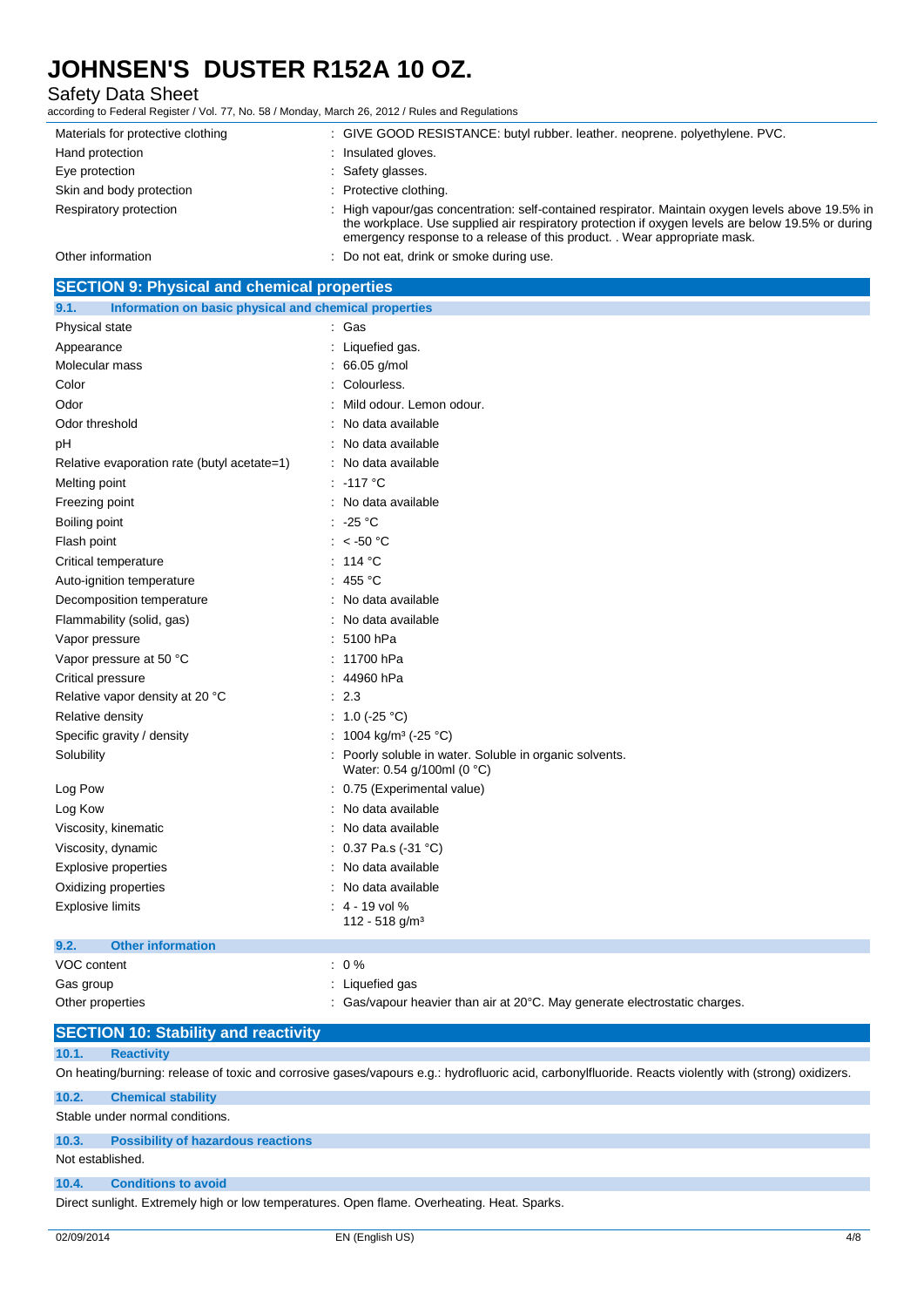Carcinogenicity : Not classified

Specific target organ toxicity (single exposure) : Not classified

Symptoms/injuries after skin contact : Frostbites. Symptoms/injuries after eye contact : No data available. Symptoms/injuries after ingestion : Not applicable. Chronic symptoms  $\qquad \qquad$ : No effects known.

Specific target organ toxicity (repeated

Potential Adverse human health effects and

**SECTION 12: Ecological information**

**12.2. Persistence and degradability**

**12.3. Bioaccumulative potential**

**12.4. Mobility in soil** No additional information available **12.5. Other adverse effects**

**JOHNSEN'S DUSTER R152A 10 OZ. (75-37-6)**

**JOHNSEN'S DUSTER R152A 10 OZ. (75-37-6)**

exposure)

symptoms

**12.1. Toxicity**

### Safety Data Sheet

according to Federal Register / Vol. 77, No. 58 / Monday, March 26, 2012 / Rules and Regulations

| 10.5.<br><b>Incompatible materials</b>           |                                                                                                                                                                                                                           |
|--------------------------------------------------|---------------------------------------------------------------------------------------------------------------------------------------------------------------------------------------------------------------------------|
| Strong acids. Strong bases.                      |                                                                                                                                                                                                                           |
| <b>Hazardous decomposition products</b><br>10.6. |                                                                                                                                                                                                                           |
| Toxic fume. . Carbon monoxide. Carbon dioxide.   |                                                                                                                                                                                                                           |
| <b>SECTION 11: Toxicological information</b>     |                                                                                                                                                                                                                           |
| Information on toxicological effects<br>11.1.    |                                                                                                                                                                                                                           |
|                                                  |                                                                                                                                                                                                                           |
| Acute toxicity                                   | : Not classified                                                                                                                                                                                                          |
| <b>JOHNSEN'S DUSTER R152A 10 OZ. (1) 75-37-6</b> |                                                                                                                                                                                                                           |
| LC50 inhalation rat (mg/l)                       | 176 mg/l/4h (Rat: Literature study)                                                                                                                                                                                       |
| LC50 inhalation rat (ppm)                        | > 437500 ppm/4h Mortality in 2/6 at 43.75% and 1/6 at 38.3%. At ≥ 17.52% lethargy, laboured<br>breathing, reduced responsiveness to sound were observed. At 6.64% only hyperaemia and<br>shallow breathing were observed. |
| Skin corrosion/irritation                        | : Not classified                                                                                                                                                                                                          |
| Serious eye damage/irritation                    | : Not classified                                                                                                                                                                                                          |
| Respiratory or skin sensitization                | : Not classified                                                                                                                                                                                                          |
| Germ cell mutagenicity                           | : Not classified Based on available data, the classification criteria are not met                                                                                                                                         |

: Not classifiedBased on available data, the classification criteria are not met

Vomiting. Coordination disorders. Disturbances of consciousness. Disturbances of heart rate.

list of substances which may contribute to the greenhouse effect (Regulation (EC) No 842/2006).

: Based on available data, the classification criteria are not met.

Reproductive toxicity in the state of the classified assified Based on available data, the classification criteria are not met

Aspiration hazard **in the classified on available data**, the classification criteria are not met

TA-Luft Klasse 5.2.5. Ecology - water **interpollutant (surface water).** No data available on ecotoxicity.

Persistence and degradability **Biodegradability in water: no data available.** 

Bioaccumulative potential Low potential Low potential for bioaccumulation (Log Kow < 4).

Log Pow  $\vert$  0.75 (Experimental value)

Other information : Avoid release to the environment.

Symptoms/injuries after inhalation : EXPOSURE TO HIGH CONCENTRATIONS: Dizziness. Slight irritation. Headache. Nausea.

Ecology - air **included in the case of the oxone layer (Regulation (EC) No 1005/2009)**. Included in the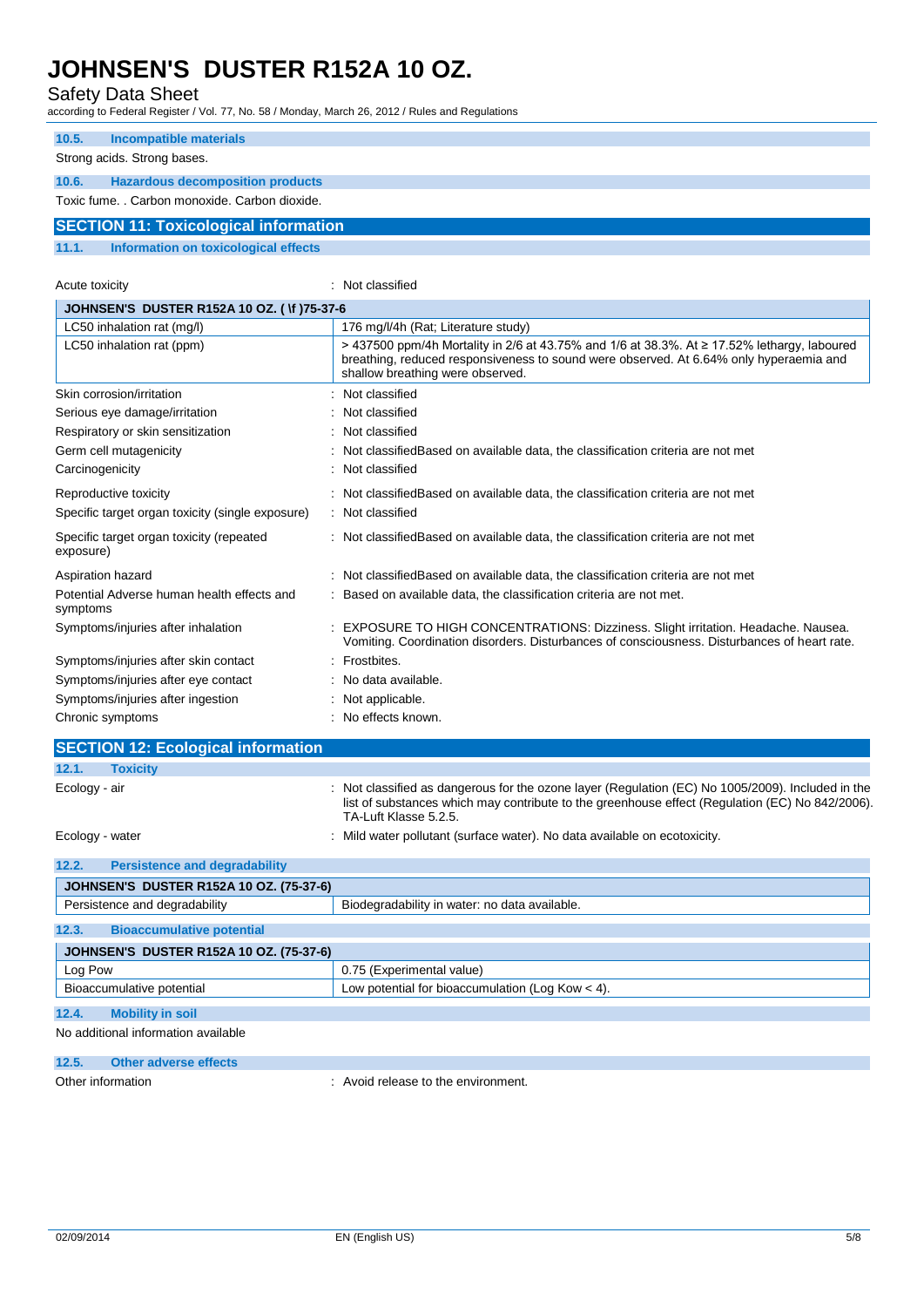Safety Data Sheet

|                                                                                              | according to Federal Register / Vol. 77, No. 58 / Monday, March 26, 2012 / Rules and Regulations                                                                                                                                                                                                                                                                                                                                                                                                                                                                                                    |
|----------------------------------------------------------------------------------------------|-----------------------------------------------------------------------------------------------------------------------------------------------------------------------------------------------------------------------------------------------------------------------------------------------------------------------------------------------------------------------------------------------------------------------------------------------------------------------------------------------------------------------------------------------------------------------------------------------------|
| <b>SECTION 13: Disposal considerations</b>                                                   |                                                                                                                                                                                                                                                                                                                                                                                                                                                                                                                                                                                                     |
| 13.1.<br><b>Waste treatment methods</b>                                                      |                                                                                                                                                                                                                                                                                                                                                                                                                                                                                                                                                                                                     |
| Waste disposal recommendations                                                               | Remove waste in accordance with local and/or national regulations. Hazardous waste shall not<br>be mixed together with other waste. Different types of hazardous waste shall not be mixed<br>together if this may entail a risk of pollution or create problems for the further management of the<br>waste. Hazardous waste shall be managed responsibly. All entities that store, transport or handle<br>hazardous waste shall take the necessary measures to prevent risks of pollution or damage to<br>people or animals. Refer to manufacturer/supplier for information on recovery/ recycling. |
| Additional information                                                                       | LWCA (the Netherlands): KGA category 06. Hazardous waste according to Directive<br>2008/98/EC.                                                                                                                                                                                                                                                                                                                                                                                                                                                                                                      |
| Ecology - waste materials                                                                    | : Avoid release to the environment.                                                                                                                                                                                                                                                                                                                                                                                                                                                                                                                                                                 |
| <b>SECTION 14: Transport information</b><br>In accordance with ADR / RID / IMDG / IATA / ADN |                                                                                                                                                                                                                                                                                                                                                                                                                                                                                                                                                                                                     |
| US DOT (ground):                                                                             | UN1030, 1,1-Difluoroethane, R152A Flammable, 2.1                                                                                                                                                                                                                                                                                                                                                                                                                                                                                                                                                    |
| ICAO/IATA (air):                                                                             | UN1950, Aerosols, Flammable, 2.1, Limited Quantity                                                                                                                                                                                                                                                                                                                                                                                                                                                                                                                                                  |
| IMO/IMDG (water):                                                                            | UN1950, Aerosols, Flammable, 2.1, Limited Quantity                                                                                                                                                                                                                                                                                                                                                                                                                                                                                                                                                  |
| Special Provisions:                                                                          | DOT-SP 11516: In accordance with this special permit, this product is not subject to labeling requirements unless offered<br>for transportation by air. This product is not subject to placarding requirements. Outside packaging must be marked with<br>proper shipping description and 'DOT-SP 11516'                                                                                                                                                                                                                                                                                             |
| 14.2.<br><b>UN proper shipping name</b>                                                      |                                                                                                                                                                                                                                                                                                                                                                                                                                                                                                                                                                                                     |
| DOT Proper Shipping Name                                                                     | : 1,1-Difluoroethane, R152A Flammable                                                                                                                                                                                                                                                                                                                                                                                                                                                                                                                                                               |
| Department of Transportation (DOT) Hazard<br>Classes                                         | : 2.1 - Class 2.1 - Flammable gas 49 CFR 173.115                                                                                                                                                                                                                                                                                                                                                                                                                                                                                                                                                    |
| Hazard labels (DOT)                                                                          | : 2.1 Flammable gas                                                                                                                                                                                                                                                                                                                                                                                                                                                                                                                                                                                 |
| DOT Special Provisions (49 CFR 172.102)                                                      | DOT-SP 11516: In accordance with this special permit, this product is not subject to labeling<br>requirements unless offered for transportation by air. This product is not subject to placarding<br>requirements. Outside packaging must be marked with proper shipping description and 'DOT-SP<br>11516                                                                                                                                                                                                                                                                                           |
| DOT Packaging Exceptions (49 CFR 173.xxx)                                                    | : 306                                                                                                                                                                                                                                                                                                                                                                                                                                                                                                                                                                                               |
| DOT Packaging Non Bulk (49 CFR 173.xxx)                                                      | : 304                                                                                                                                                                                                                                                                                                                                                                                                                                                                                                                                                                                               |
| DOT Packaging Bulk (49 CFR 173.xxx)                                                          | : 314,315                                                                                                                                                                                                                                                                                                                                                                                                                                                                                                                                                                                           |
| 14.3. Additional information                                                                 |                                                                                                                                                                                                                                                                                                                                                                                                                                                                                                                                                                                                     |
| Other information                                                                            | : No supplementary information available.                                                                                                                                                                                                                                                                                                                                                                                                                                                                                                                                                           |
| Special transport precautions                                                                | DOT-SP 11516: In accordance with this special permit, this product is not subject to labeling<br>requirements unless offered for transportation by air. This product is not subject to placarding<br>requirements. Outside packaging must be marked with proper shipping description and 'DOT-SP<br>11516'.                                                                                                                                                                                                                                                                                         |
| <b>Overland transport</b>                                                                    |                                                                                                                                                                                                                                                                                                                                                                                                                                                                                                                                                                                                     |
| Class (ADR)                                                                                  | $: 2 - \text{Gases}$                                                                                                                                                                                                                                                                                                                                                                                                                                                                                                                                                                                |
| Hazard identification number (Kemler No.)                                                    | : 23                                                                                                                                                                                                                                                                                                                                                                                                                                                                                                                                                                                                |
| Classification code (ADR)                                                                    | : 2F                                                                                                                                                                                                                                                                                                                                                                                                                                                                                                                                                                                                |
| Hazard labels (ADR)                                                                          | : 2.1 - Flammable gases                                                                                                                                                                                                                                                                                                                                                                                                                                                                                                                                                                             |
|                                                                                              |                                                                                                                                                                                                                                                                                                                                                                                                                                                                                                                                                                                                     |

Orange plates in the set of the set of the set of the set of the set of the set of the set of the set of the set of the set of the set of the set of the set of the set of the set of the set of the set of the set of the set

Tunnel restriction code (ADR) : B/D

23

1030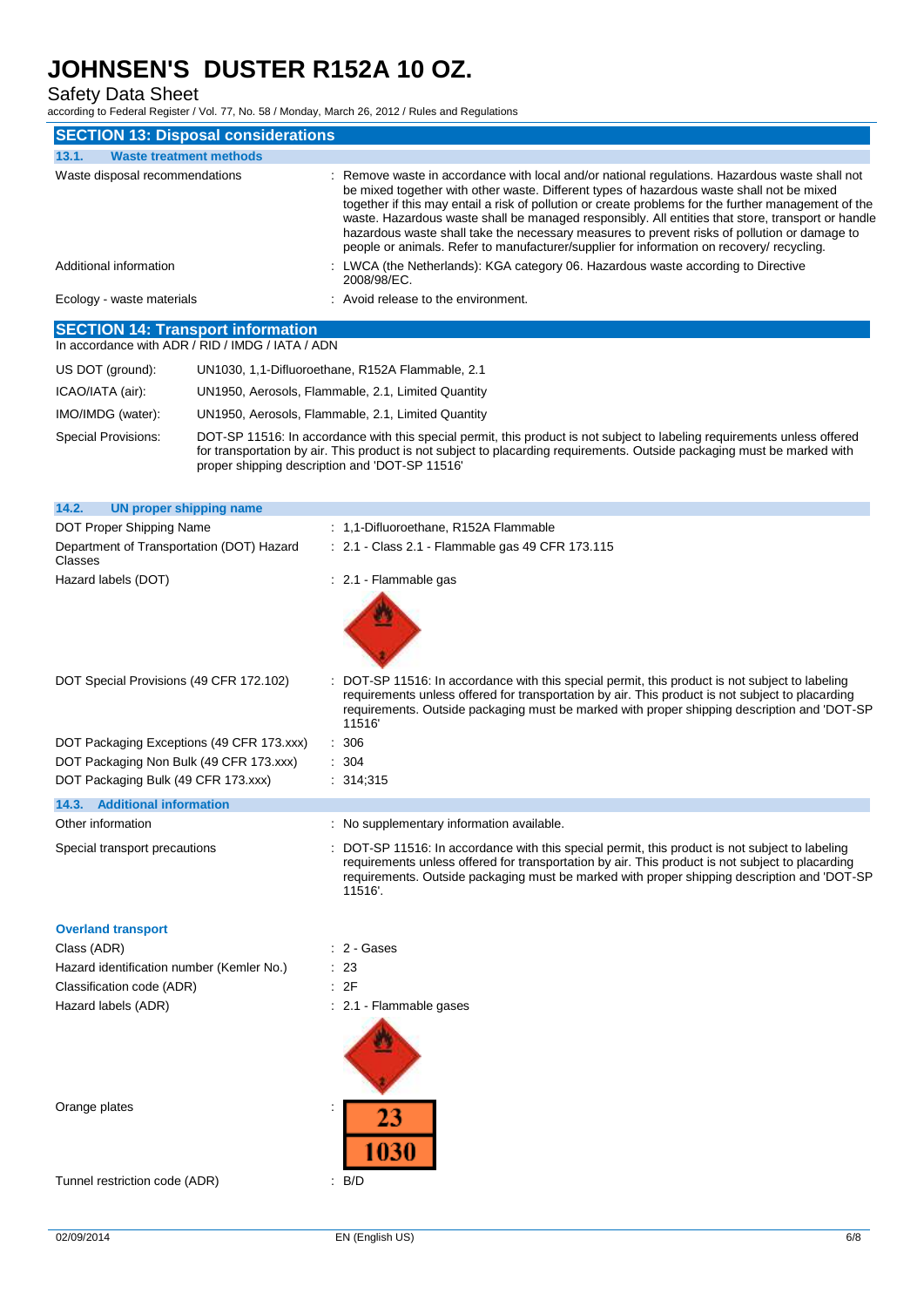Safety Data Sheet

according to Federal Register / Vol. 77, No. 58 / Monday, March 26, 2012 / Rules and Regulations

| <b>Transport by sea</b>                                                         |                                                                                                                                                                                                                                                                                                                                                                                                                     |
|---------------------------------------------------------------------------------|---------------------------------------------------------------------------------------------------------------------------------------------------------------------------------------------------------------------------------------------------------------------------------------------------------------------------------------------------------------------------------------------------------------------|
| DOT Vessel Stowage Location                                                     | : B - (i) The material may be stowed "on deck" or "under deck" on a cargo vessel and on a<br>passenger vessel carrying a number of passengers limited to not more than the larger of 25<br>passengers, or one passenger per each 3 m of overall vessel length; and (ii) "On deck only" on<br>passenger vessels in which the number of passengers specified in paragraph $(k)(2)(i)$ of this<br>section is exceeded. |
| DOT Vessel Stowage Other                                                        | : 40 - Stow "clear of living quarters"                                                                                                                                                                                                                                                                                                                                                                              |
| $EmS-No.$ (1)                                                                   | $F-D$                                                                                                                                                                                                                                                                                                                                                                                                               |
| $EmS-No.$ (2)                                                                   | ∴ S-U                                                                                                                                                                                                                                                                                                                                                                                                               |
| Air transport                                                                   |                                                                                                                                                                                                                                                                                                                                                                                                                     |
| DOT Quantity Limitations Passenger aircraft/rail : Forbidden<br>(49 CFR 173.27) |                                                                                                                                                                                                                                                                                                                                                                                                                     |
| DOT Quantity Limitations Cargo aircraft only (49 : 150 kg)<br>CFR 175.75)       |                                                                                                                                                                                                                                                                                                                                                                                                                     |

| <b>SECTION 15: Regulatory information</b>      |                                                                                     |
|------------------------------------------------|-------------------------------------------------------------------------------------|
| <b>15.1. US Federal regulations</b>            |                                                                                     |
| <b>JOHNSEN'S DUSTER R152A 10 OZ. (75-37-6)</b> |                                                                                     |
| SARA Section 311/312 Hazard Classes            | Fire hazard<br>Sudden release of pressure hazard<br>Immediate (acute) health hazard |

#### **15.2. International regulations**

## **CANADA**

| JOHNSEN'S DUSTER R152A 10 OZ. (75-37-6) |                                                                    |
|-----------------------------------------|--------------------------------------------------------------------|
| <b>WHMIS Classification</b>             | Class A - Compressed Gas<br>Class B Division 5 - Flammable Aerosol |

#### **EU-Regulations**

No additional information available

### **Classification according to Regulation (EC) No. 1272/2008 [CLP]**

Flam. Gas 1 H220 Press. Gas Full text of H-phrases: see section 16

#### **Classification according to Directive 67/548/EEC [DSD] or 1999/45/EC [DPD]**

F+; R12

Full text of R-phrases: see section 16

#### **15.2.2. National regulations**

No additional information available

#### **15.3. US State regulations**

| <b>JOHNSEN'S DUSTER R152A 10 OZ.(75-37-6)</b> |                                                                                                                                                           |
|-----------------------------------------------|-----------------------------------------------------------------------------------------------------------------------------------------------------------|
| State or local regulations                    | U.S. - New Jersey - Right to Know Hazardous Substance List<br>U.S. - Pennsylvania - RTK (Right to Know) List<br>U.S. - Massachusetts - Right To Know List |

| <b>SECTION 16: Other information</b>    |                  |                                          |                                                    |  |
|-----------------------------------------|------------------|------------------------------------------|----------------------------------------------------|--|
| Indication of changes                   |                  | $\therefore$ Revision - See $\therefore$ |                                                    |  |
| Other information                       |                  | None.                                    |                                                    |  |
| Full text of H-phrases: see section 16: |                  |                                          |                                                    |  |
|                                         | Liquefied gas    |                                          | Gases under pressure Liquefied gas                 |  |
|                                         | H <sub>280</sub> |                                          | Contains gas under pressure; may explode if heated |  |
|                                         |                  |                                          |                                                    |  |

NFPA health hazard **interporate interval cause temporary** : 2 - Intense or continued exposure could cause temporary incapacitation or possible residual injury unless prompt medical attention is given.



02/09/2014 EN (English US) EN Contract Contract Contract Contract Contract Contract Contract Contract Contract Contract Contract Contract Contract Contract Contract Contract Contract Contract Contract Contract Contract Con